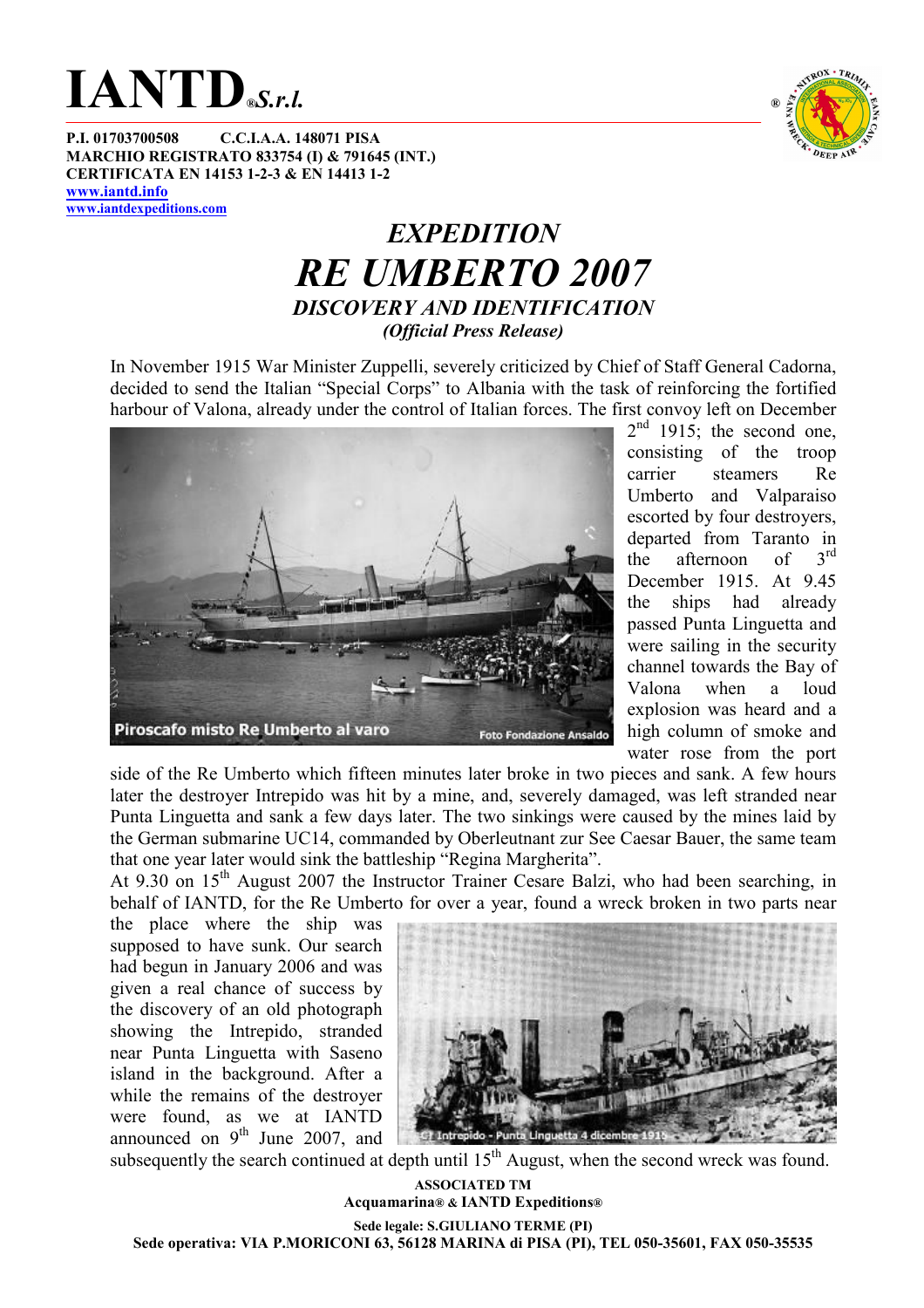# $IANTD$ <sub>®S.r.l.</sub>



P.I. 01703700508 C.C.I.A.A. 148071 PISA MARCHIO REGISTRATO 833754 (I) & 791645 (INT.) CERTIFICATA EN 14153 1-2-3 & EN 14413 1-2 www.iantd.info www.iantdexpeditions.com

> From that point the expedition was planned, Cesare began work on organizing it in Albania and a three year cooperation agreement was drawn up between IANTD S.r.l. and the Institute of



Archaeology of Tirana. The principal parties to the agreement were Cesare himself, representing IANTD S.r.l., and Dr. Adrian Anastasi of the Institute of Archaeology of Tirana. The first step in the plan was the execution of an official underwater IANTD expedition, carried out between 26<sup>th</sup> September and 3<sup>rd</sup> October, to verify that the

wreck was indeed the Re

Umberto and to provide video and photographic documentation. The secondary objective of the expedition was to carry out video and photographic documentation of the wreck of the Intrepido as well, this wreck having been previously located and identified with the help of local IANTD operators working in conjunction with the Delegazione Italiana Esperti in Albania, the 28° Gruppo Navale of the Italian Navy (Marina Militare) and the Association Amici del Museo e della Storia of La Spezia. Taking part in the expedition were seven IANTD instructors and divers experienced in mixed gas trimix and nitrox diving and with the skills required to accomplish the tasks of the expedition. They were: Fabio Ruberti – expedition leader, Cesare Balzi – deputy expedition leader and organizer, Carla Binelli – administrative-organizational secretary, Massimiliano Canossa – video-operator, Nicola Boninsegna – photograph, Massimiliano Rancan – photograph, Livio Loniti – video-operator; Prof. Afrim Hoti and Dr. Adrian Anastasi were present throughout

the operations. The expedition was supported by IANTD Training Facilities Acquamarina of Marina di Pisa and Nautica MareDive of Verona who provided the video and photographic team, and by technical diving equipment manufacturers Acquamarina®, Dive Rite® and Delta P Technology®. Nardi provided a portable compressor which was very useful logistically. Boat cover was provided by local IANTD operators. The expedition has been supported by the Italian Embassy and by Delegazione Il timone e le eliche dell'Intreg Italiana Esperti in Albania.